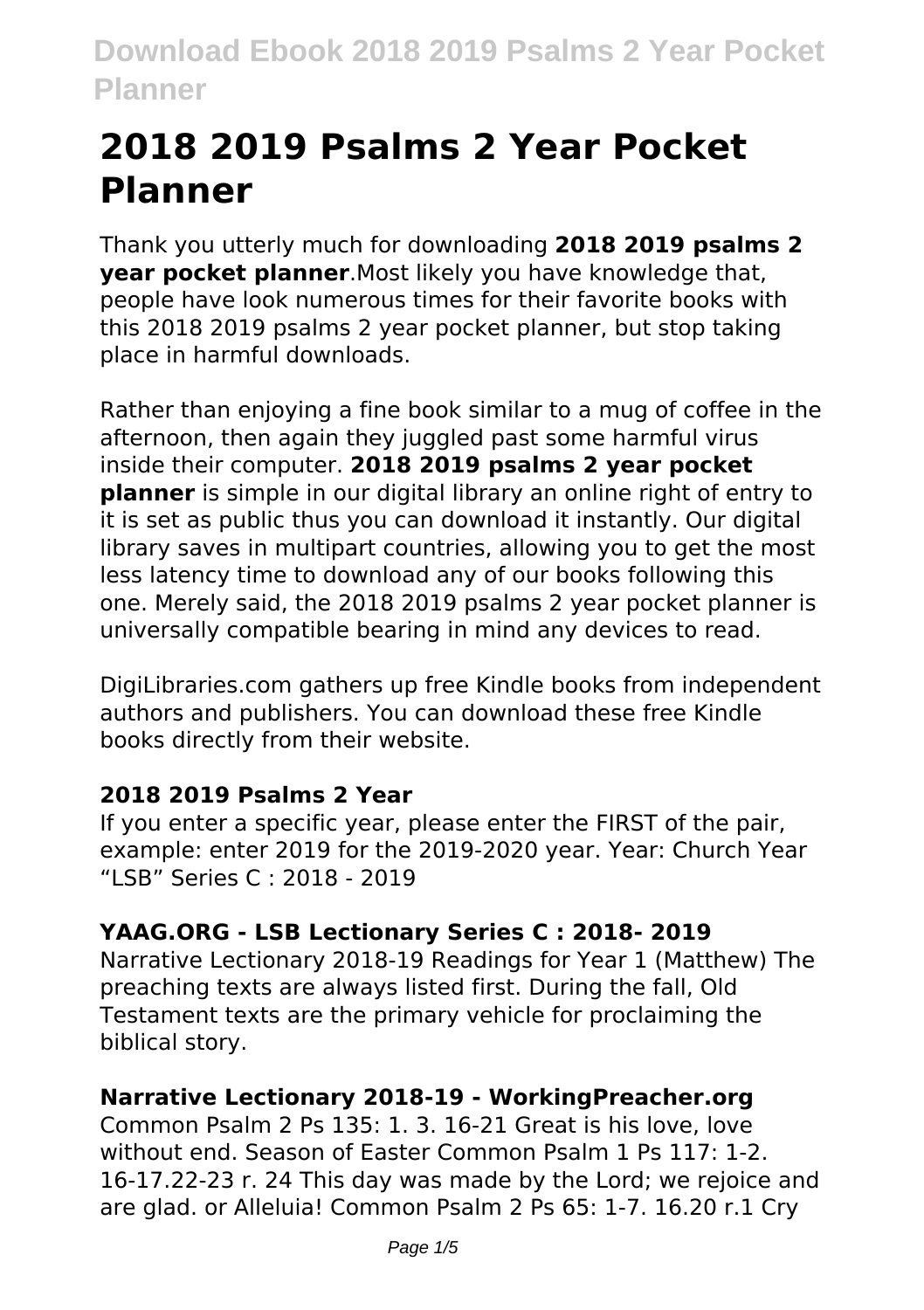out with joy to God all the earth, alleuia! Ascension Common Psalm Ps 46: 2-3. 6-9 r. 6 God goes up ...

#### **Liturgical Calendar | Common Psalms**

Lectionary Readings Year C. 2018-2019 ... Psalm 15:2-5. Genesis 18:1-10. Colossians 1:24-28. Luke 10:38-42. Revised Common . Psalm 52 or Psalm 15. Amos 8:1-12 or Genesis 18:1-10a. Colossians 1:15-28. Luke 10:38-42. Episcopal .

#### **Lectionary Year C**

2018-2019 Lectionary Readings Year C . ... Psalm 2 or Psalm 99. Exodus 24:12-18. 2Peter 1:16-21. Matt 17:1-9. Episcopal: Psalm 99. Exodus 24:12,13-14, 15-18. Philippians 3:7-14. Matt 17:1-9. February 23, 2020, 7th Sunday after Epiphany, 7th Sunday in Ordinary Time, Proper 3 (For Those Churches that do not celebrate Transfiguration Sunday this week)

#### **Lectionary Year A**

2018–2019 Church Year Calendar—Series C Dec. 2, 2018—Nov. 30, 2019 2/8/18 Page 3 of 4 SEASON DATE FESTIVAL 1ST READING PSALM EPISTLE GOSPEL May 19 Fifth S. of Easter Acts 11:1–18 Psalm 148 Rev. 21:1–7 John 16:12–22 or John 13:31 –35

#### **2018 2019 Church Year Calendar Series C - LWML Ohio**

Year A (2019-2020) Easter ... Year C (2018-2019) Ordinary Time Solemnity of Our Lord Jesus Christ, King of the Universe (November 24, 2019) Let us go rejoicing to the house of the Lord (dela Rosa) ... Responsorial Psalm 2 Ps 16 You are my inheritance (Consolacion)

#### **Responsorial Psalms - PraySing Ministry**

Why do the nations conspire and the peoples plot in vain? The kings of the earth rise up and the rulers band together against the LORD and against his anointed, saying, "Let us break their chains and throw off their shackles." The One enthroned in heaven laughs; the Lord scoffs at them. He rebukes them in his anger and terrifies them in his wrath, saying,

#### **Psalm 2 NIV - Why do the nations conspire and the - Bible ...**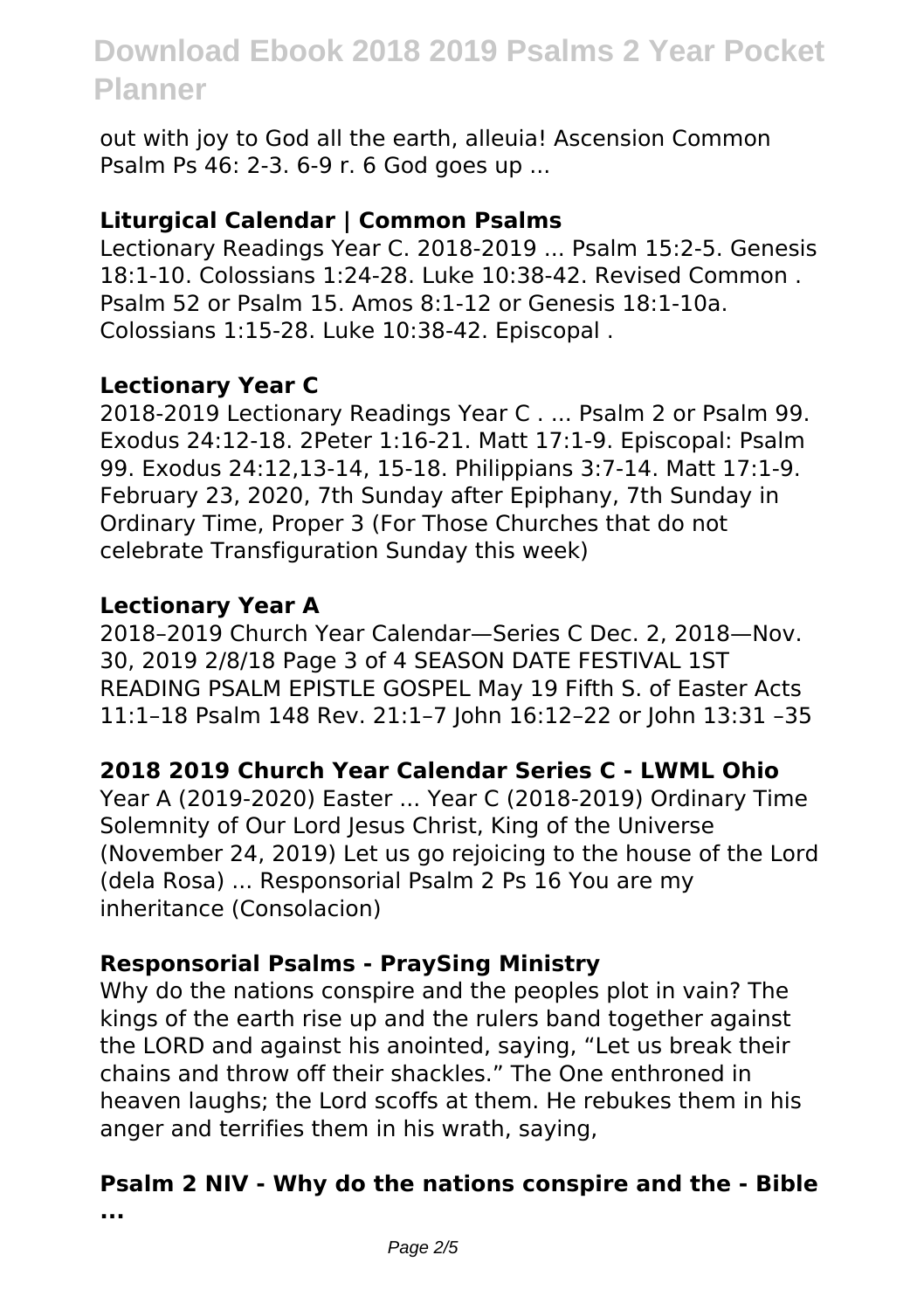Isaiah 9:2-7: Psalm 96: Titus 2:11-14: Luke 2:1-14, (15-20) (Christmas Day at Dawn A, B, C) Proper 2: Isaiah 62:6-12: Psalm 97: Titus 3:4-7: Luke 2:(1-7), 8-20 (Christmas Day A, B, C) Proper 3: Isaiah 52:7-10: Psalm 98: Hebrews 1:1-4, (5-12) John 1:1-14: First Sunday after Christmas Day

#### **Year A Calendar - Revised Common Lectionary Study and ...**

Comprehensive Index to Texts: Years A, B, and C, and Holy Days. Looking back? Use the Calendars for 2019, 2018, 2017, 2016, 2015, 2014, 2013, 2012, 2011. For communities continuing to use the older BCP lectionary: General Index to the 1979 BCP Lection Texts

#### **The Lectionary Page**

If you enter a specific year, please enter the FIRST of the pair, example: enter 2019 for the 2019-2020 year. Year: Church Year "LSB" Series B : 2017 - 2018

#### **YAAG.ORG - LSB Lectionary Series B : 2017- 2018**

Psalms [1] 2 Wisdom 6.1-21 or Hosea 1 Colossians 3.1-22 Gospel at Holy Communion: Matthew 5.13-20 Third Service : Psalms 5, 6 Jeremiah 26.1-16 Acts 3.1-10 Psalms 2, 3 Jeremiah 26.1-16 Acts 3.1-10 Psalms 3, 4 Jeremiah 26.1-16 Acts 3.1-10

#### **Lectionary | The Church of England**

The hidden prophecies in the Psalms of Ascents points to the years 2020 to 2026 being the 7 years of the Tribulation Age. These Psalms prophesy the time of troubles and victory, from the perspective of the Jewish people. We will explore these Psalms in light of this prophecy. 2020 and Psalm 120 – A Cry for Peace

#### **2020 to 2026: Secrets of the Psalms – Rapture and End Times**

2018–2019 Church Year Calendar—Series C Dec. 2, 2018—Nov. 30, 2019 2/8/18 Page 2 of 4 SEASON DATE FESTIVAL 1ST READING PSALM EPISTLE GOSPEL Feb. 10 Fifth S. a. the Epiphany Is. 6:1–8 (9–13) Psalm 138 1 Cor. 14:12b–20 Luke 5:1–11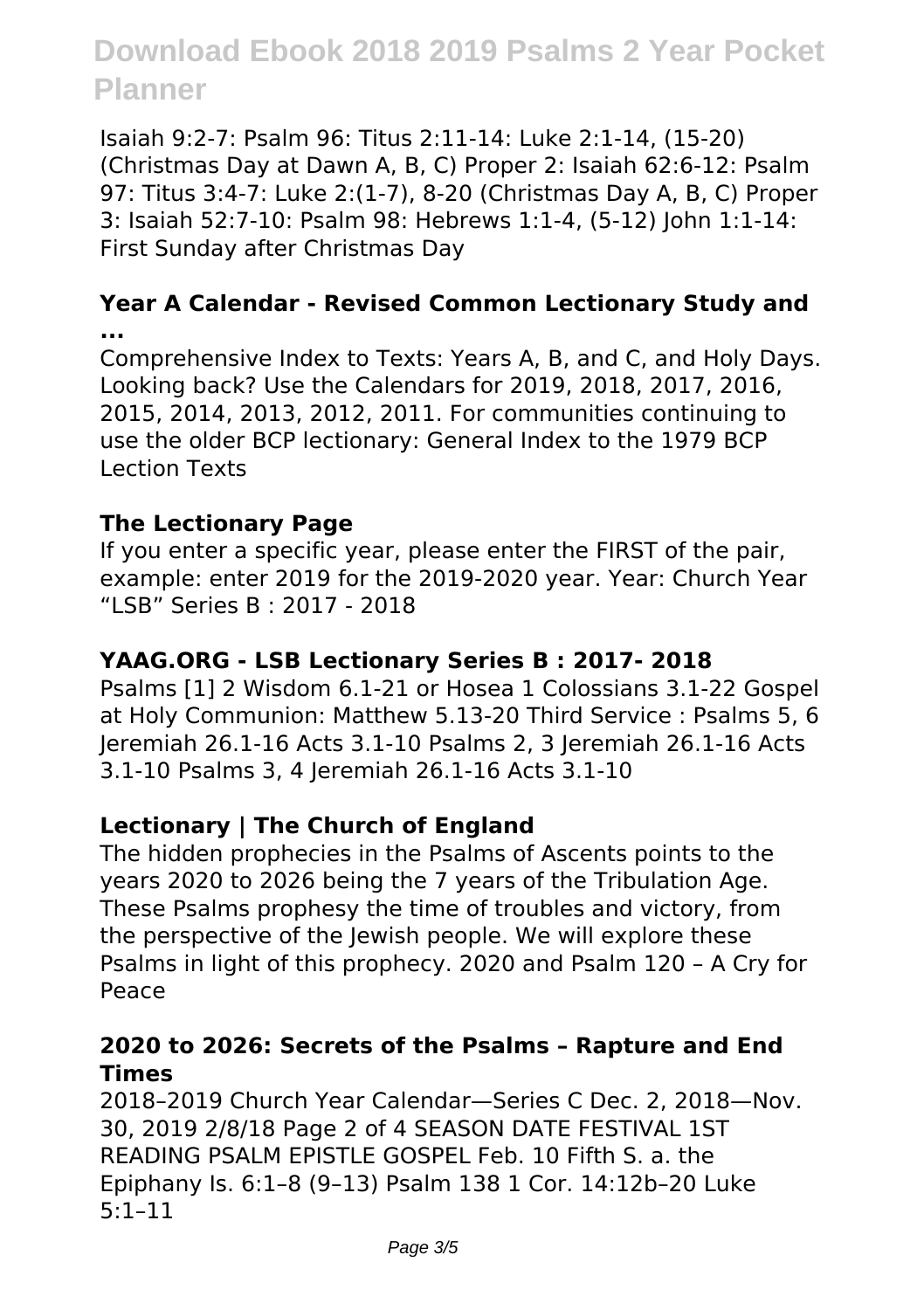# **2018 2019 Church Year Calendar Series C**

In January of 2018, I recruited some friends to accompany me in this endeavor by learning one psalm every month. We are called The EnPsalmble. When I began 150-by-50, I knew I'd have to tackle the 176 verse masterpiece that is Psalm 119 at some point. I decided that I would learn Psalm 119 the year that I study and prepare for ordination.

### **Psalm 119 in 2019. I began seminary in 2014. That same ...**

YEAR A 2019/2020 – Advent. This Church Year Calendar, Propers and Daily Lectionary uses the Revised Common Lectionary as it appears in Evangelical Lutheran Worship (2006).. Scripture references are from the New Revised Standard Version of the Bible. The appointed psalm refrain for Sundays and festivals is from the verse in parentheses.

## **Year A - Evangelical Lutheran Church in America**

Enjoy the videos and music you love, upload original content, and share it all with friends, family, and the world on YouTube.

### **Respond & Acclaim | Responsorial Psalms | Year B | 2017-2018**

For Lections search, a drop down menu will show all the available scripture citations as soon as you start to type. For Texts search, type in any keywords that come to mind, and the search engine will return results ranked by relevancy.

# **Daily Readings for Year A : Revised Common Lectionary**

(Psalm 97) December 25, 2018. dela Rosa (english) fernandez (english) ... Responsorial Psalm 1 (Option 2): The earth is full of the goodness of the Lord (Psalm 33) April 20, 2019. ... June 2, 2019. dela rosa (English) delos santos english) Fernandez (English) lardizabal (English)

### **Year C - PraySing Ministry**

Mr. Powell, who assumed the Fed chair in February 2018, raised rates four times during his first year — still a much slower pace than in prior business cycles — before pausing in early 2019 as